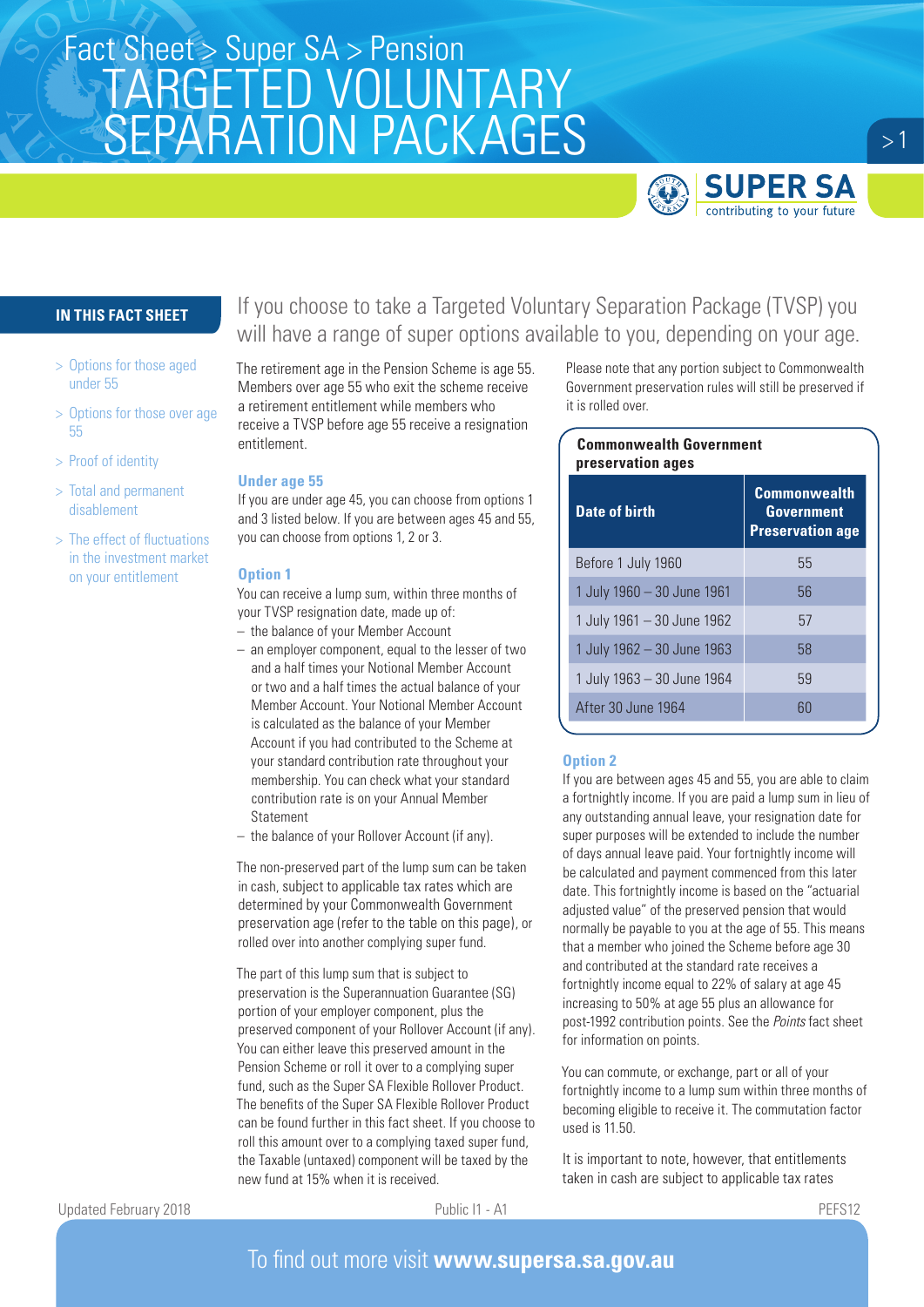

## **IN THIS FACT SHEET**

- > Options for those aged under 55
- > Options for those over age 55
- > Proof of identity
- > Total and permanent disablement
- > The effect of fluctuations in the investment market on your entitlement

which are determined by your Commonwealth Government preservation age.

#### **Option 3**

You can preserve your pension entitlement in the Scheme. The preserved amount will include: – the pension entitlement that you have accrued in

- the Scheme to the date of your ceasing SA public sector employment
- the balance of your Rollover Account (if any).

You are able to claim your pension entitlement and the non-preserved component of your Rollover Account (if any) between the ages of 55 and 60 (subject to applicable tax rates) but no later than age 60. The entitlement may be paid earlier if you suffer total and permanent disablement or if you die. The preserved component of your Rollover Account (if any) can be claimed if you have permanently retired from the workforce after you have reached your Commonwealth Government preservation age. If you have not permanently retired from the workforce when commencing your pension entitlement, you must roll over the preserved component of your Rollover Account (if any) to another complying super fund, such as the Super SA Flexible Rollover Product (FRP). The benefits of the Super SA Flexible Rollover Product are outlined further in this fact sheet.

You **must** claim your preserved pension by the age of 60. If you only have a preserved lump sum (Option 1) you are required to claim this by the age of 65.

You can commute, or exchange, all or part of your fortnightly income to a lump sum, provided that you do so within three months from the start date of your fortnightly income. The amount you will receive is based on your exact age, in years and months, on the date of payment.

It is important to note, however, that entitlements taken in cash are subject to applicable tax rates which are determined by your Commonwealth Government preservation age.

### **Over age 55**

You will receive your normal retirement entitlement, which is:

– your normal retirement fortnightly income plus

– the balance of your Rollover Account (if any).

You can commute, or exchange, part or all of your fortnightly income to a lump sum within three months of becoming eligible to receive it. The amount you will receive is subject to applicable tax rates which are determine by your Commonwealth Government preservation age (see table on page 1) and is based on your exact age, in years and months, on the date of payment.

The preserved component of your Rollover Account (if any) can be claimed if you have permanently retired from the workforce after you have reached your Commonwealth Government preservation age. If you have not permanently retired from the workforce when commencing your pension entitlement, you must roll over the preserved component of your Rollover Account (if any) to another complying super fund, such as the Super SA Flexible Rollover Product.

Once you reach age 60, you will receive a 10% tax offset on the first \$100,000 of your annual pension, which will reduce your tax.

### Other important information

Please read the information below before you choose to take a TVSP.

### **Proof of identity**

You must provide proof of identity documents if you are applying for all or part of your entitlement to be paid directly to you. As a minimum, you will be required to provide the Super SA Board with evidence that verifies your full name, your date of birth and your residential address. A *Proof of Identity* fact sheet is enclosed with your TVSP offer, for your reference.

### **Total and permanent disablement**

If you accept a TVSP Offer, you cannot claim a Total and Permanent Disablement (TPD) entitlement from the Pension Scheme. Please contact Super SA for a TPD quote or to discuss the eligibility criteria.

### **The effect of fluctutations in the investment market on your entitlement**

If you take a lump sum entitlement, your Member Account and Rollover Account (if any) are subject to

Updated February 2018 **Public I1 - A1** PEFS12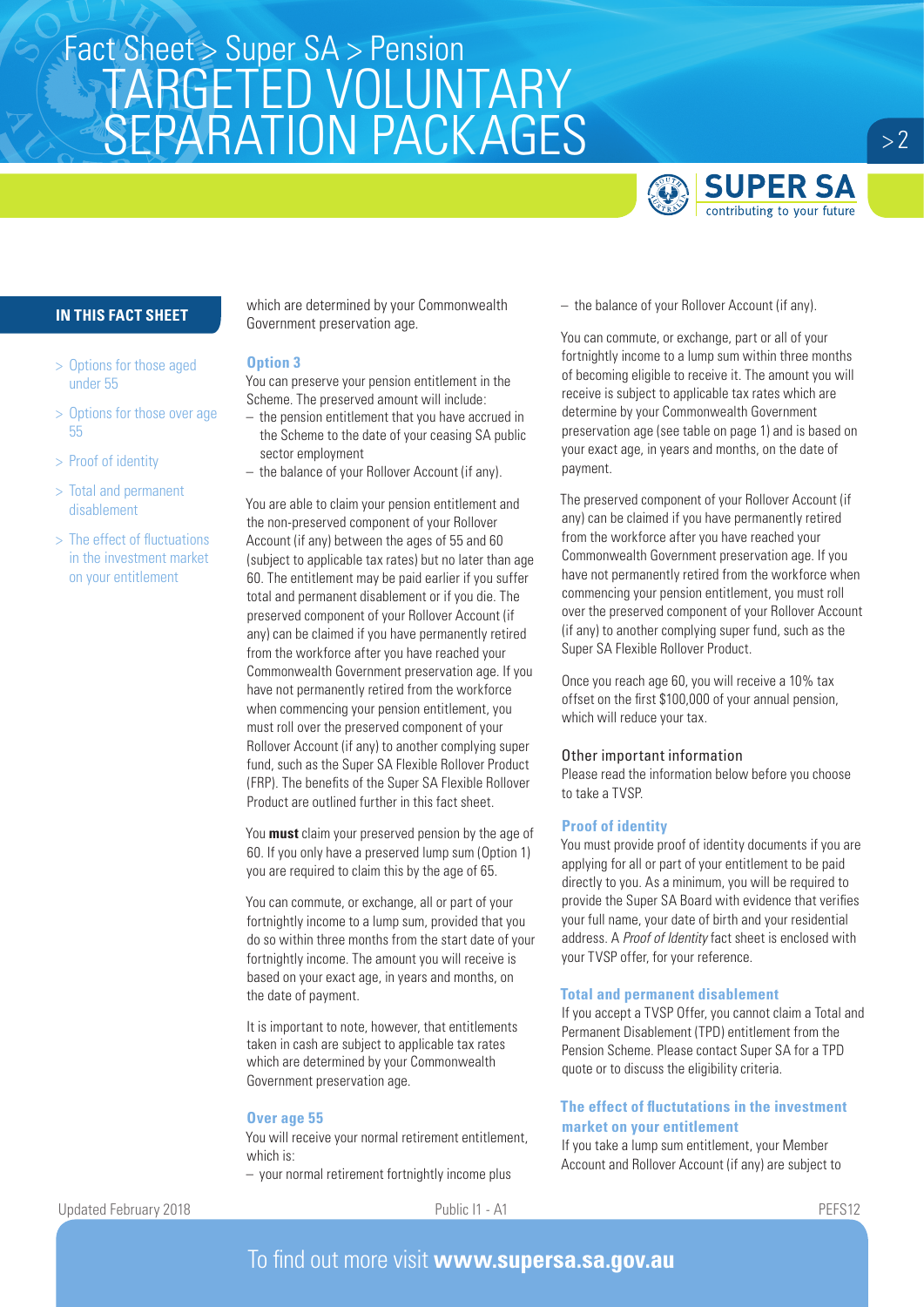

## **IN THIS FACT SHEET**

- > Options for those aged under 55
- > Options for those over age 55
- > Proof of identity
- > Total and permanent disablement
- > The effect of fluctuations in the investment market on your entitlement

fluctuations in global investment markets. This will have an effect on your entitlement.

The interest rate is determined at the date your payment is made. Therefore any quotation you receive before may be subject to change.

### **Super SA Flexible Rollover Product**

The Super SA Flexible Rollover Product (FRP) allows you to keep your money within the super environment, and offers you:

- a low-cost and tax-effective environment for your super
- access to some or all of your money (subject to Commonwealth preservation rules)
- no entry, exit or withdrawal fees
- low administration costs
- low investment fees
- a choice of investment options
- the ability to contribute non-super monies
- the ability to create an account for your spouse or de facto.

If you salary sacrifice and have Death and Total and Permanent Disablement (TPD) Insurance through Triple S, you have the ability to continue your Death and TPD Insurance in the Super SA FRP (conditions apply).

You will need a minimum of \$1,500 to open a Super SA FRP account. For more information on the Super SA FRP, see the *Super SA Flexible Rollover Product* Product Disclosure Statement (PDS), available from www.supersa.sa.gov.au or by contacting Super SA.

### **Super SA Income Stream**

Upon reaching your Commonwealth preservation age, the Super SA Income Stream gives you the option of converting any lump sum super payment you receive on retirement into a regular income stream. It offers many benefits, including:

- a regular income
- tax advantages
- a range of investment options
- low administration costs
- low investment fees
- no entry, exit or withdrawal fees

– the ability to choose the amount and frequency of your annual income payments (subject to Commonwealth Government minimum requirement).

For more information on the Super SA Income Stream, see the *Super SA Income Stream* PDS, available on the Super SA website or by contacting Super SA.

You may wish to seek professional financial advice before deciding which option to choose regarding your TVSP. As a Super SA member, you can take advantage of the financial planning service available through Industry Fund Services (IFS). The financial planners at IFS know all about the options available to SA public sector employees. For more information, contact them on 1300 162 348.

For help finding a financial planner of your choice, contact the Financial Planning Association of Australia.

### **Further information**

The following fact sheets and Product Disclosure Statements (PDSs) may be of particular assistance if read in conjunction with the information presented above:

- $-$  Tax
- Points
- Proof of Identity
- Preserved entitlements
- Retirement
- Super SA Flexible Rollover Product PDS
- Super SA Income Stream PDS

Fact sheets on a range of topics relating to your super are available on the Super SA website and from Super SA. Alternatively, if you have any enquiries regarding TVSPs or any other matters raised in this fact sheet, please contact Super SA.